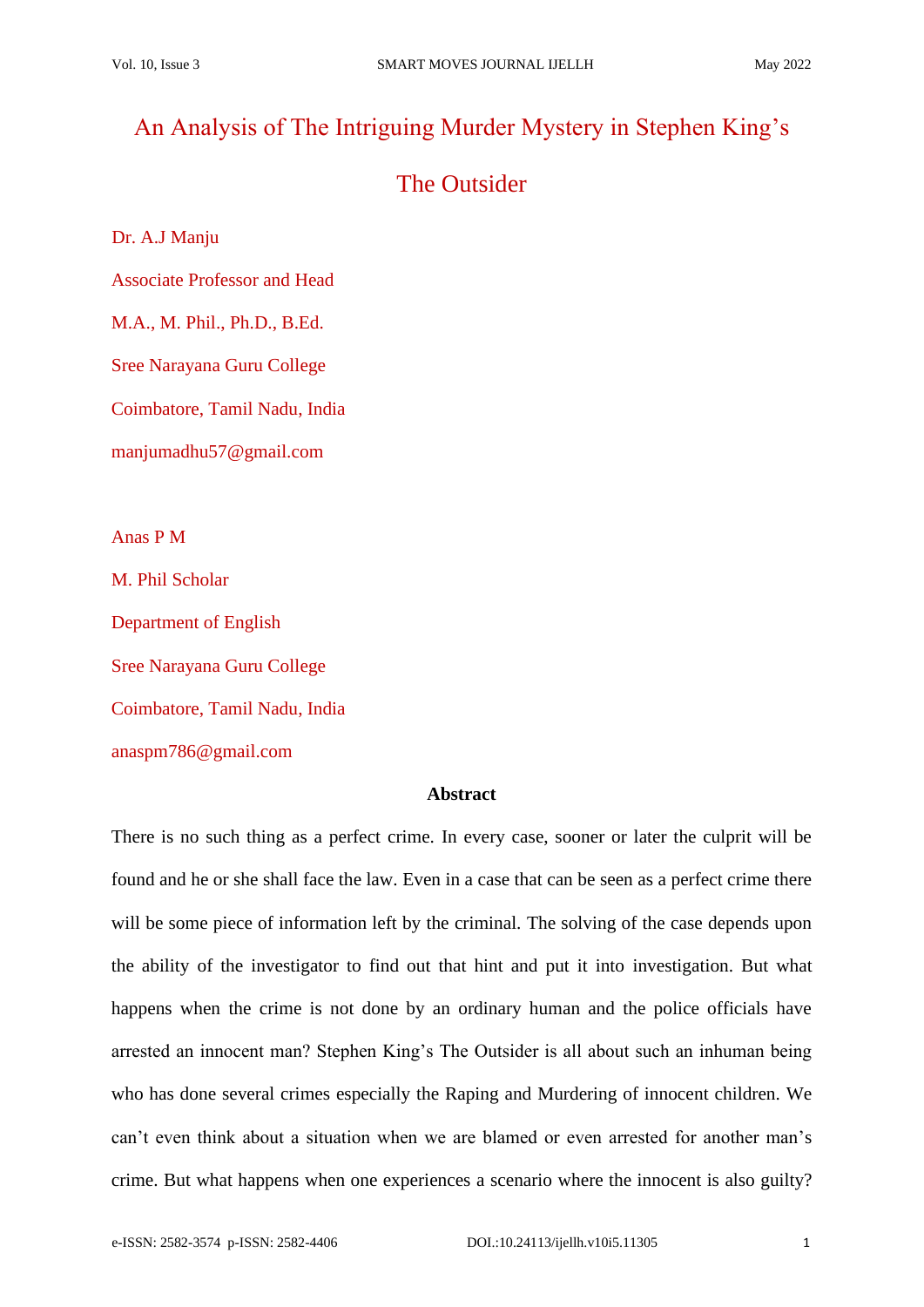This contradiction is portrayed in The Outsider as it follows the story of a detective whose search for the absolute truth leads him to discover evil in its pure form.

Detective Ralph Anderson is all set for arresting Terry Maitland who is an esteemed sports trainer and high school educator for the killing and confrontation of an eleven year old boy, Frank Peterson. All the clues are against Terry Maitland. Ralph Anderson commands to arrest him at a local baseball game in front of his household and the whole horde. But Maitland had a mighty justification, he was in the company of some educators hundreds of miles away and there is video authentication to confirm it. His fingerprints are also there on a book where he claimed to be. How can he be at two places at the same time? However the Intriguing murder mystery is solved at last by the brave efforts of Ralph Anderson and his teammates.

Keywords: Arrest, Crime, Innocent, Evidence, Murder

## Introduction

The story takes place when the residues of a ferociously slaughtered, sexually assaulted and disfigured boy named Frankie Peterson was discovered by a person called Jonathan Ritz while he was walking his dog in Flint City, Oklahoma. Police officer named Ralph Anderson is the leading investigator of the case. He interrogates many eyewitnesses and every single one of them has seen Terry Maitland, a local little league coach prior to, in the time of and later Frankie Peterson's murder. One of them has seen Terry picking up Peterson in a van and another one has seen him walking out of the forest blood stained and one more spectator, a night club security guard by the name of Claude Bolton have seen Terry afterwards the execution. Furthermore Bolton tells that during shaking hands with Terry he was lightly cut with Terry's lengthy finger nails. The forensic evidence from the crime scene, Fingerprints and DNA detected at the scene and in the small truck used to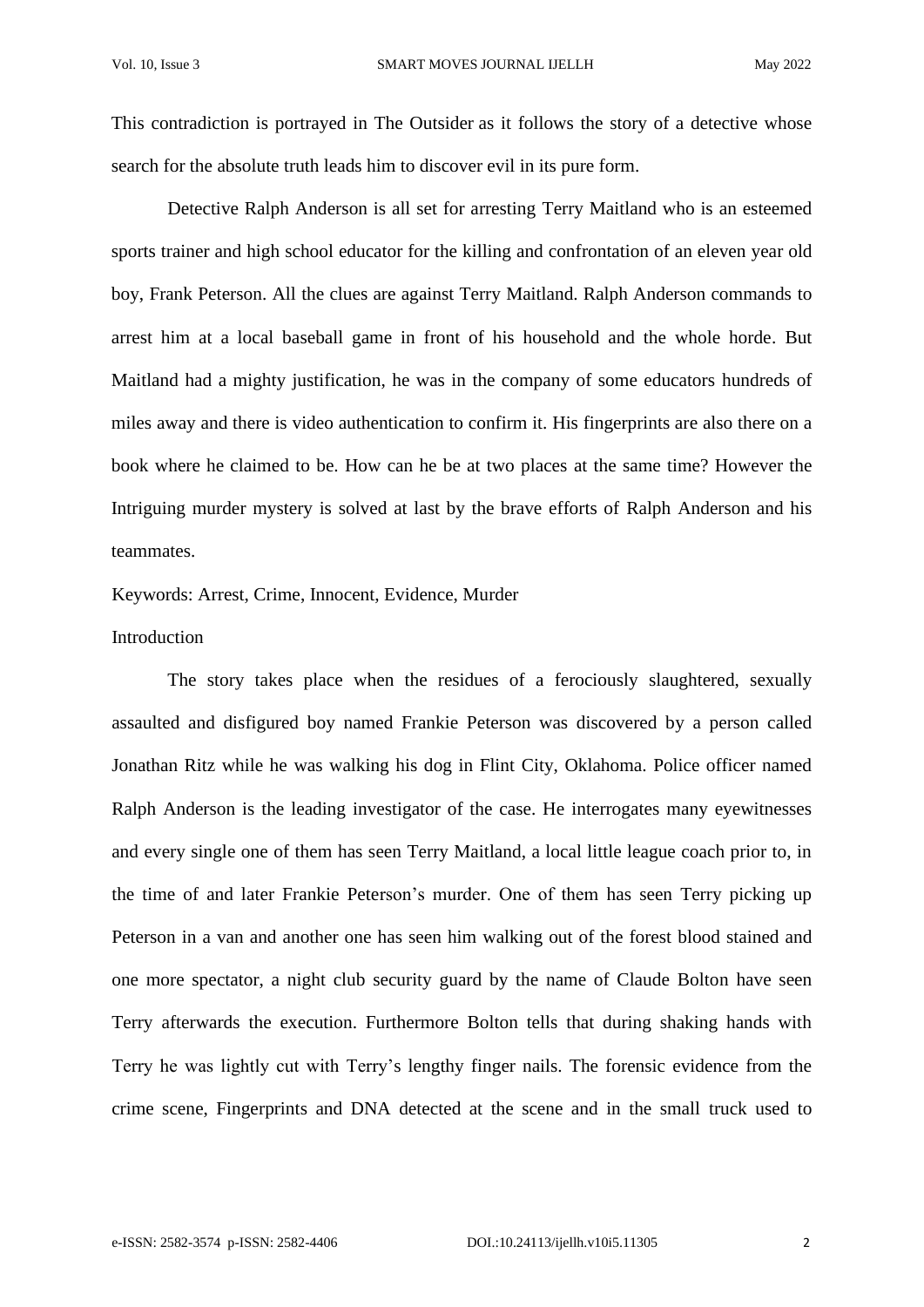kidnap Peterson was enough for detective Ralph Anderson to command a very general arrest of Terry Maitland.

#### The Arrest

Terry Maitland is a retired English teacher who coaches the Golden Dragons Little League team. He has coached several boys including the son of detective Ralph Anderson. On a fine morning of July Anderson commands a very popular arrest of Terry Maitland amidst a progressing match before the very eyes of his wife, Marcy, and kids, Sarah and Grace. Terry tries to explain that he was in Cap City on the day of Frankie Peterson's murder, but the police officials were very sure about him as they had all the evidence they need to prove he's guilty. He was arrested and sent to the station.

At the time of interrogation also, Maitland claims that he was attending a meeting with his fellow colleagues during the time of Frankie Peterson's murder. Whatever he said doesn't matter, as Ralph and the District Attorney Bill Samuel's don't believe him. Terry's wife, Marcy calls their advocate and friend Howie Gold to help Terry. As soon as he arrived at the police station Terry once more stated that he was addressing a teacher's convention in Cap City, together with many other teachers, and every one of them supported Terry's justification and gives a complete account of that day's incidents at the meeting. To make Terry's justification more strong, Howie Gold asked a private investigator named Alec Pelley to go to the hotel where the meeting was held and to collect any evidences to prove Terry's alibi. Pelleyfinds out the TV videotape of Maitland at the convention, validating his alibi. Detective Anderson and Samuels are utterly surprised and Anderson set about to interrogate arresting Maitland so unjustly, but they yet suspect him culpable. To make himself believe what Alec Pelley found Ralph goes to the hotel where the meeting was held and finds out a book that was handled by Maitland in the hotel's gift shop. Ralph takes the book back with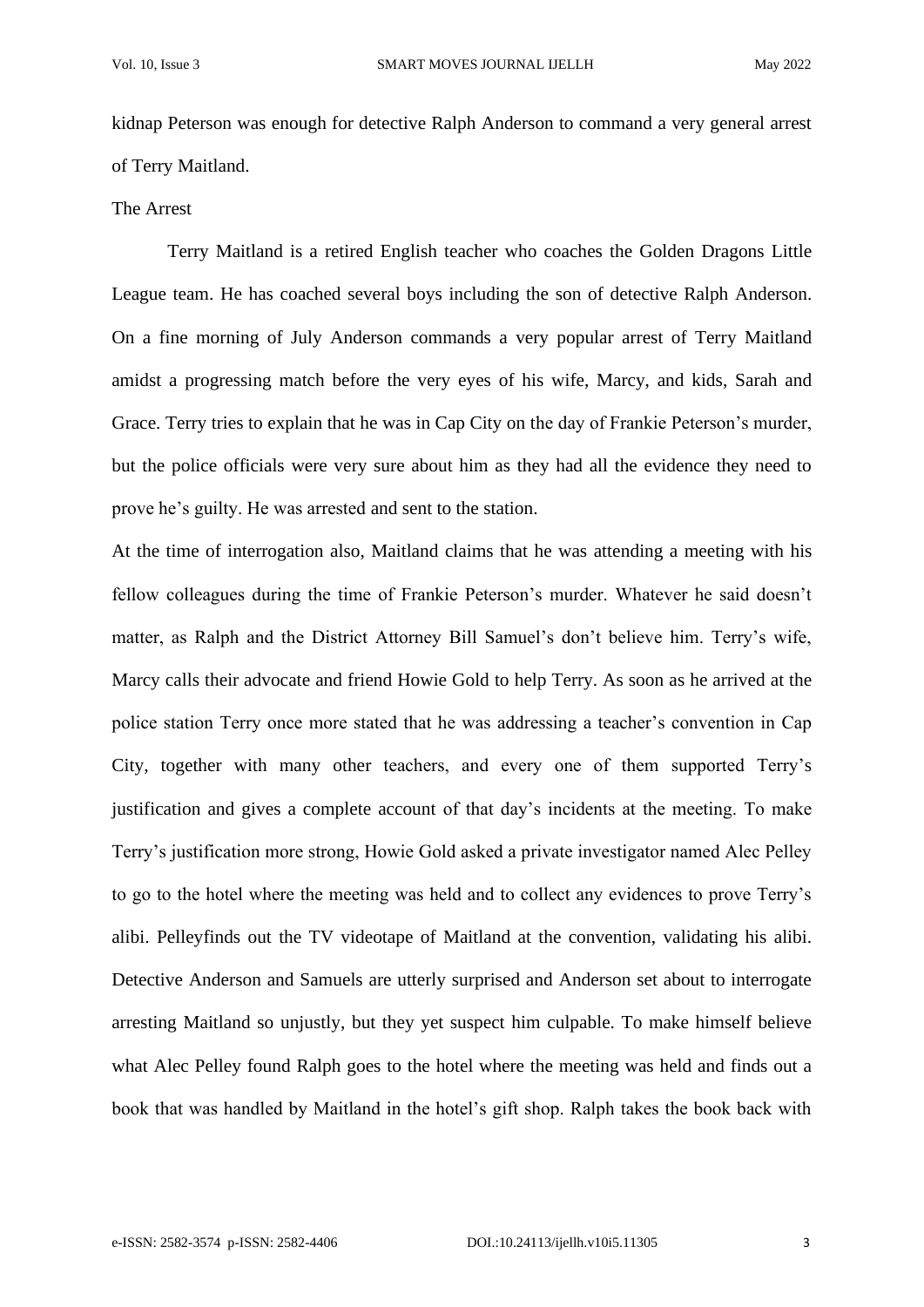him and finds out Maitland's fingerprints on it. Ralph shows the prints to Samuels and he was of the opinion that they should destroy it as soon as possible, but Ralph refuses to do so.

An unexpected turn of events

After Frankie's death the Peterson family's condition became worsened. Arlene Peterson was going through a breakdown after her son's cremation. She endures a lethal heart attack leaving her husband and oldest son Ollie to deal with the impact of her demise. Meantime Ralph talks to Maitland in person and disclosed how perplexed he is by the clashing proofs.

On the day of his denunciation Maitland refuses to wear a bulletproof vest. The courthouse was overcrowded with people shouting for Maitland's judgement and decease. Before he could enter the courthouse Ollie Peterson emerged out of the crowd and fires a gun killing Maitland instantly. Ollie Peterson is also dead by the shooting of police. Ralph attempts to get a dying declaration from Maitland expressing his culpability, but Maitland once more proclaimed his clean hands before yielding to his injuries. Ralph notices how he saw a burned man among the crowd before all the shooting took place. Following Terry's death, Ralph is put down on departmental leave. Maitland's and Marcy's youngest daughter Grace says she keeps seeing a man with a play-doh face and straws for eyes. After Ollie's demise, Fred Peterson tried to enact suicide by hanging. Fred was saved by his neighbour, but he is left with brain damage. At that time also the man with straws for eyes was watching close by. In spite of being on departmental leave, Ralph was constantly looking in to the case. He finds out that the van used to kidnap Frankie Peterson was initially taken off by an abscond teen who deserted it in Dayton, Ohio, about the same time the Maitland's were on a household sabbatical there. Ralph manages to question Marcy about the outing to Dayton, and he understood the fact that Terry came to see his father, who has Alzheimer's disease.

The shape shifting monster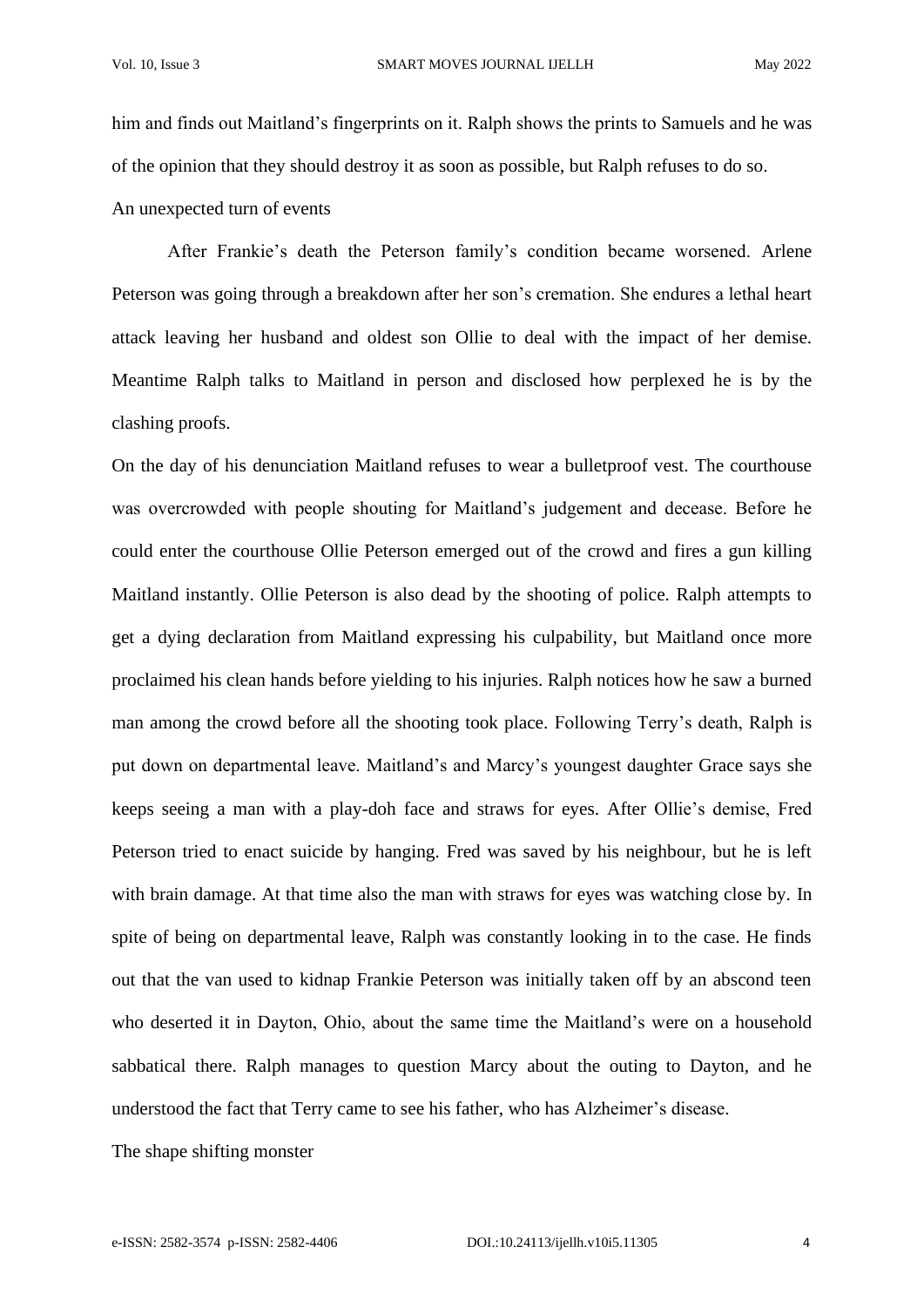The police officer named Jack Hoskins is told to go to a barn site outside Flint City where clothes were found that belonged to Maitland. While his examination he was approached by a mysterious person, but Hoskins managed to keep away from him. The clothes discovered from the barn had fingerprints of Maitland's and some prints of an old man. After reaching home Hoskins notices a sunburn on the back of his neck and he was once again approached by that unknown man in his bathroom. The spirit told him that he has cancer and it can only be undone if he does something for him. Meanwhile Grace was once more addressed by the presence of someone who looked like her father, but different. The presence provoked her to feel sad and gave a message for detective Anderson that if he doesn't stop the investigation there will be serious consequences.

## Holly Gibney

Howie and Alec Pelley employed a secret agent named Holly Gibney to look in to the case. On her investigation she found out a similar occurrence in which two girls were murdered just like Frankie Peterson. Similar to the Maitland's case, all the proofs were against a man called Heath Holmes, who was an employee at the dementia hospital where Terry's father was a patient. Holmes also had the same justification that he was somewhere else when the thing happened. But he wasn't trusted and performed suicide after his arrest. Later his mother also committed suicide. After studying the case Holy came to the conclusion that Holmes and Maitland were both guiltless. Meanwhile at Ralph's home Jeannie discovers an unknown person one night giving her the message for Ralph to stop the case or else something terrible will happen. Jeannie is frightened from seeing the man and passes the information to her husband Ralph and tells him that the person behind Frankie's murder is not human, but he denies to accept that. Holly assembled a gathering at Howie Gold's office attended by Ralph, Jeannie, Howie, PelleySablo, Samuels and Marcy. There they discussed all the mystery that surrounded the case and made everyone believe that all these murders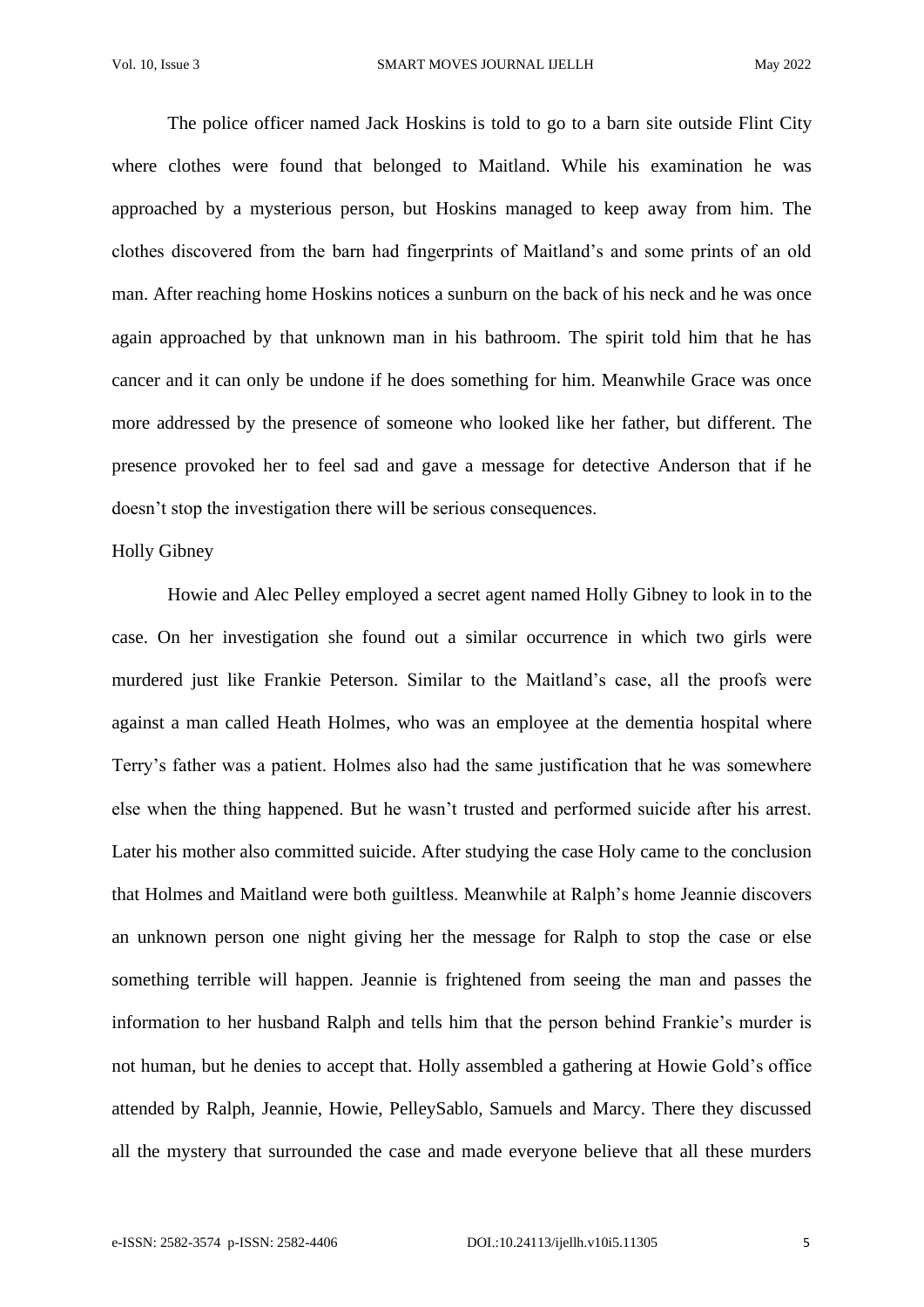were carried out by a supernatural shape shifting monster called The Outsider. He can take anyone's appearance by taking their blood. After asking Jeannie Ralph realised that the person that appeared before Jeannie was Claude Bolton, but Bolton was in another place with his mom during the time Jeannie says she saw him. Together they all decided to go to Marysville to meet Bolton otherwise he could be The Outsiders next casualty. Meantime The Outsider told Jack Hoskins to go to Marysville and wait for the crew's arrival and to stop them.

#### The Marysville Hole

They all reached Bolton's home and told him about the danger possessed by The Outsider. Bolton's mother named Lovie was also present there. She asked Claude to buy dinner for all and send him away. While he is away Hollie says Lovie that The Outsider is allured to scenes of cessation and sadness, and asks if there's a graveyard nearby and Holly came to know that some of Claude's relatives are buried there. After hearing this Lovie tells the story about the tourist attraction called the Marysville Hole that a lot of tourists were killed in a cave-in. Two children vanished in one of the caves. The search party fired a gun inside the cave to draw the attention of the children, but it forced more of the cave to fall in confining numerous people inside it. On hearing this, the group decided to go to the Marysville Hole since The Outsider could be hiding there. Jack had already reached the place and was waiting for them to arrive to finish them off as told by The Outsider. When the group arrived he started shooting, but eventually gets bitten by a rattle snake and had to stop. At last Howie and Pelley are both killed and Sablo is injured.

Ralph and Holly managed to go in to the cave and when Jack tried to follow them he was killed by Ralph. As they advanced more inside the cave they were welcomed by The Outsider, who looked like a mix of Bolton and Maitland. Ralph tried to shoot The Outsider, but changed his mind as he realized that one more gunshot could make the entire cave to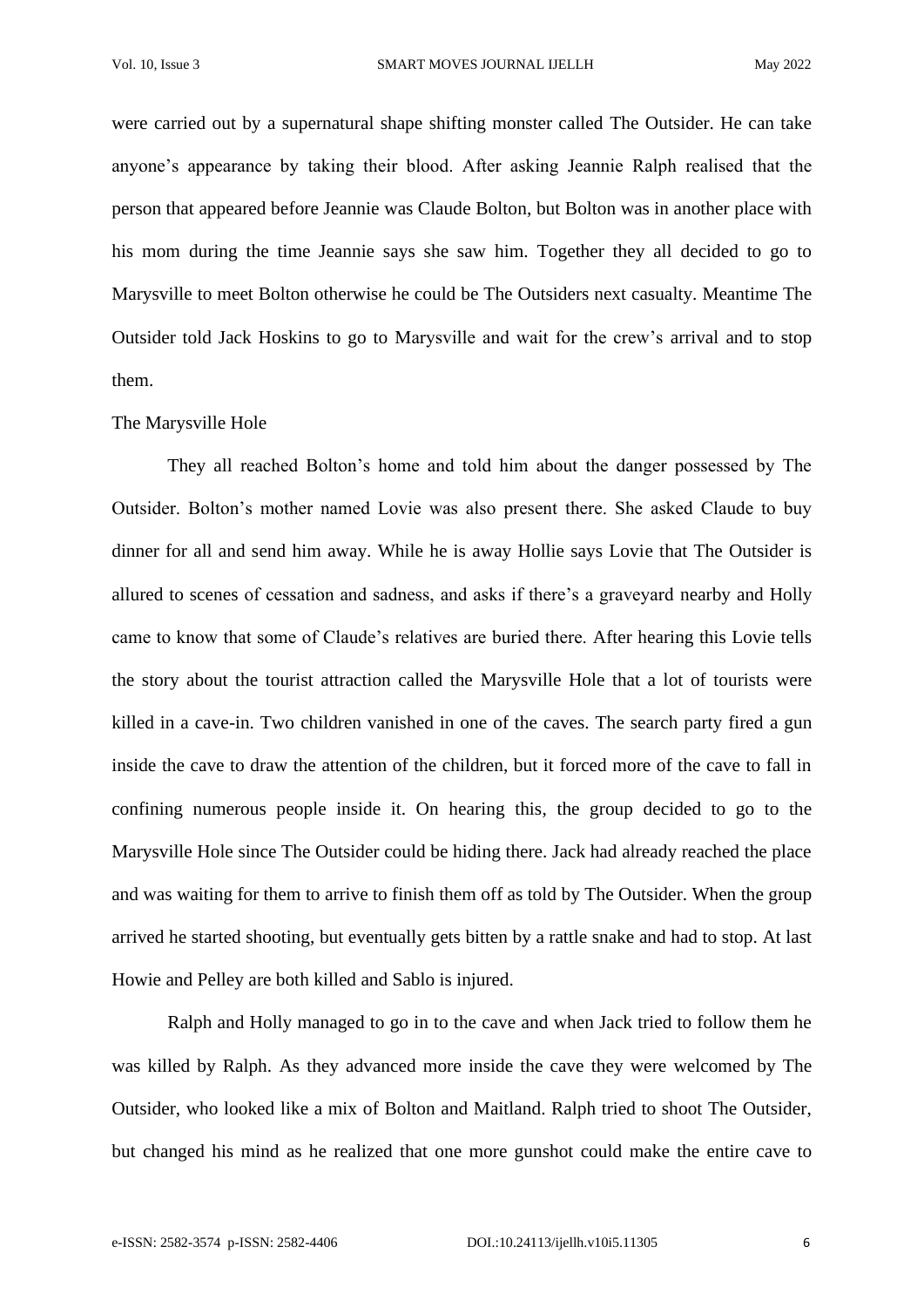crumble killing all of them. The Outsider tried to justify his reasons for killing people and Holly calls him a sadistic hunter, which made him angry and he tried to attack Holly. But he is promptly baffled when Holly strikes him again and again over the head with a sock full of ball bearings. The outsider started to deteriorate and worm like creatures started coming out of his body. After making sure that The Outsider is destroyed, they both exited the cave. Holly and Sablo went to the Bolten residence to narrate the things happened in The Marysville Hole, while Ralph waits with the bodies of Howie and Pelley. The story comes to an end when the district Attorney declares Terry Maitland's vindication claiming faulty DNA samples and authenticating the video proof supporting Maitland's alibi, and Ralph bids farewell to Holly appreciating her for her support.

### Conclusion

The story explicitly portrays the bewildered situation and experiences of a group of investigators when they starts to investigate a case that has never happened before the history of Flint City. The story shows us how slippery evil could be in a world ignorant to it and that how incorrect suppositions could contaminate a person. The excellent style of Stephen King as a master of horror can be elucidated from the story. The Outsider used disbelief as his biggest weapon because he knew that people will never think about the possibility of a supernatural entity that could change in to others and commit a horrifying crime. Ralph's belief in science was so evident that at first he was not ready to accept that the supernormal was real. We all live in a community based on certain guidelines. The beings of the dark doesn't work according to the laws made by us.

There is a variety of faith and morals upheld by each individual in the story. In the case of Holly, she was ready to accept the fact that the supernatural was real at least in this case and she believed there were unseen creatures luring in the dark feeding on people's misery. Ralph also had to drop his firm atheistic belief to beat The Outsider. Holly's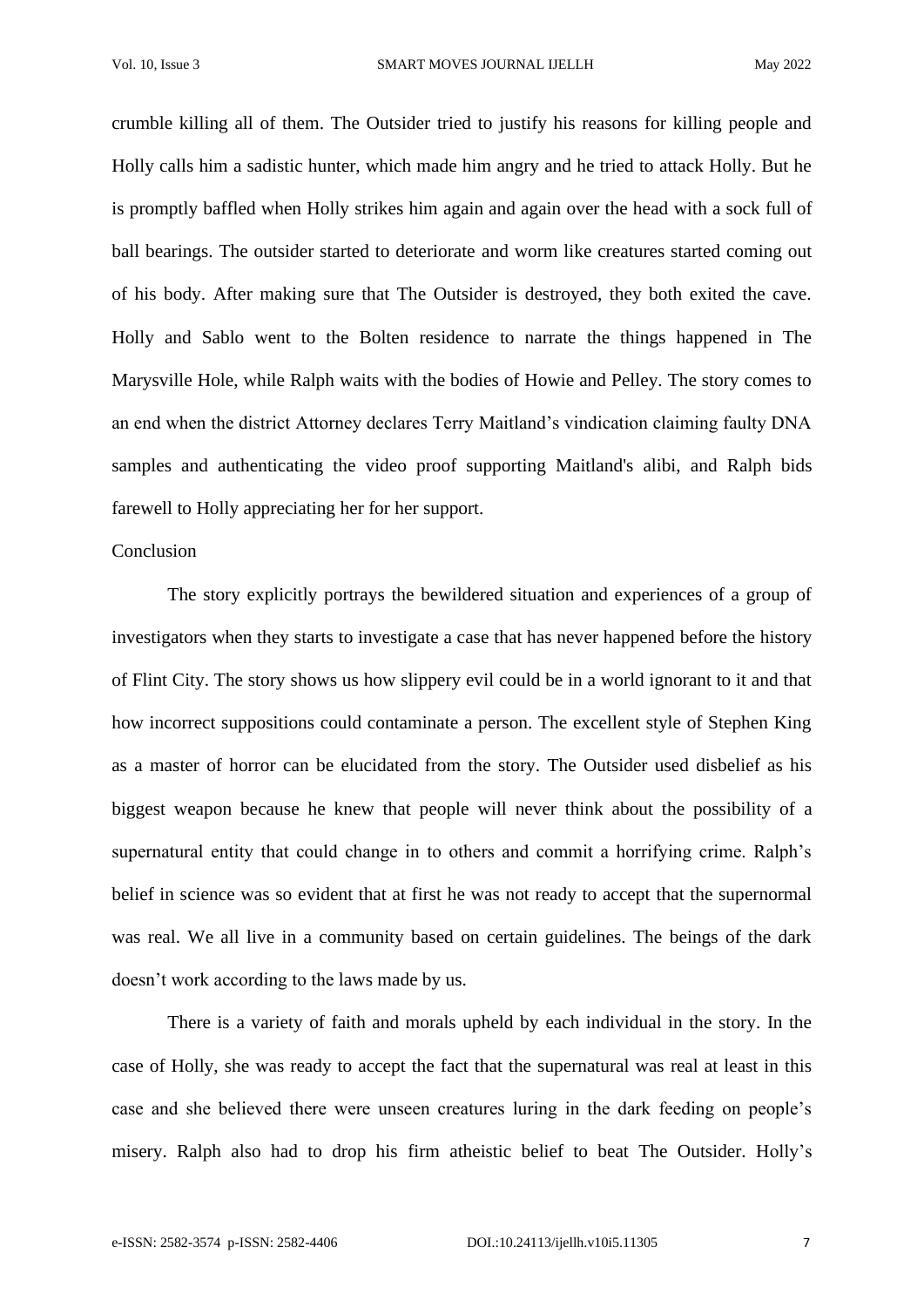receptive mindedness and the joined efforts of Ralph and the others helped the whole group to finally solve the intriguing murder mystery. The merging between the supernatural and the real is superbly depicted by Stephen King in the story. The Outsider is an excellent work of fiction worthy of being called a masterstroke. The novel makes us realize that there is always two sides for the same coin and the person who is charged as guilty will not always be the culprit.